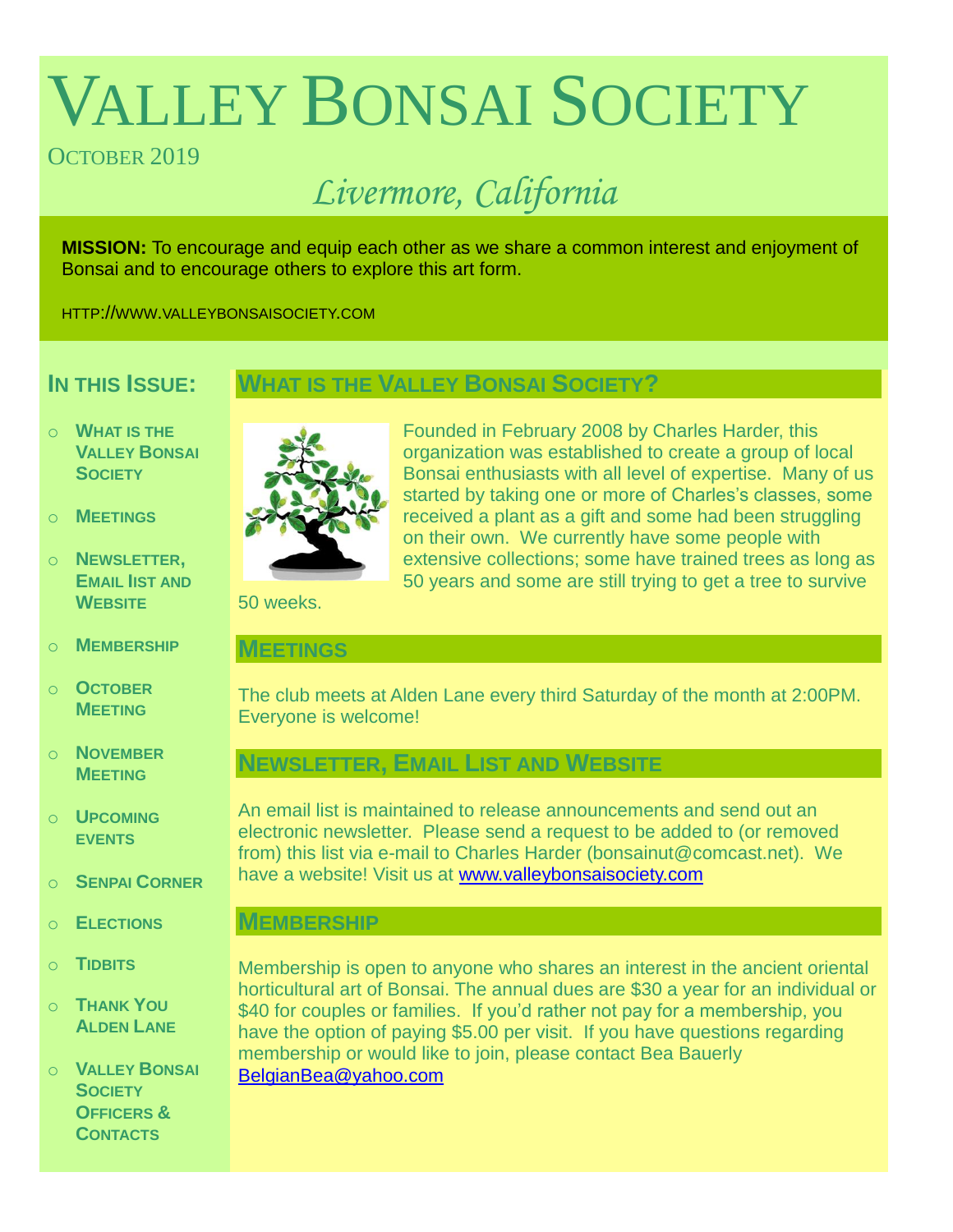# **OCTOBER MEETING**

During our October meeting, we talked about winterizing your trees. Making sure that the leaves and other debris are cleaned out, to reduce the chances of pests, molds and diseases. We also talked about weeding, the last fertilizing needed for winter and, though it seems counter-intuitive, the need to water right before a freeze. We discussed moving or covering any citrus or tropical plants like bougainvillea.

#### **NOVEMBER MEETING**

At the November meeting, we will be discussing how to choose the right pot for your tree. Most any pot will work, however, there are some considerations when selecting a pot that compliments your bonsai. As usual, the remaining portion of the meeting will be for working on your trees, asking questions or just socializing.

#### **UPCOMING EVENTS**

#### **January 18 - 19, 2020 Oakland, California**

Bay Area Bonsai Associates: 39th Annual Bonsai Exhibition at the Lakeside Park Garden Center, 666 Bellevue Avenue. Show hours are Saturday 5 – 9 PM and Sunday 10 AM – 4 PM. Light dinner at 5:30 PM Saturday followed by a bonsai demonstration by Peter Tea from 6:30 PM to 9:00 PM. Benefit drawing of demo tree. Winning ticket must be present. Sale of plants, bonsai, and other bonsai related items both days. Admission is free. Parking fee to the Lakeside Park entrance is required during the park hours. For more information, please contact Janice Dilbeck at [janicedilbeck@comcast.net.](mailto:janicedilbeck@comcast.net)

#### **February 15 and 16, 2020 Oakland, California**

Annual Bonsai Garden at Lake Merritt Mammoth Auction & Sale will be held on Saturday, February 15 and Sunday, February 16, 2020 at 666 Bellevue Ave., Lakeside Park Garden Center in Oakland. You are invited to the biggest auction and sale of bonsai, pre-bonsai, pots, books, stands, art, and jewelry. It is a giant fundraiser with all proceeds going to support the Bonsai Garden at Lake Merritt. Saturday auction preview starts at Noon with auction starting at 1:00 p.m. Sunday sale 9:00 a.m. to 4:00 p.m., vendors, plant sale, and much more. Purchase your bonsai needs. For further information, contact George Haas, at [gwhaas@comcast.net](mailto:gwhaas@comcast.net) or visit web site [bonsailakemer](https://www.bonsailakemerritt.com/)[ritt.com.](https://www.bonsailakemerritt.com/)

#### **SENPAI CORNER**

With the holiday(s) coming up, sometimes it might seem like a wonderful idea to gift friends or family with a bonsai tree. While to you and I that would be a fantastic idea, for someone that does not share the interest, it might be handing them a responsibility they may not want. So, if you choose to present someone with one of your treasures, or even something that you styled recently with "them" in mind. May I suggest to include a care sheet, and a gift